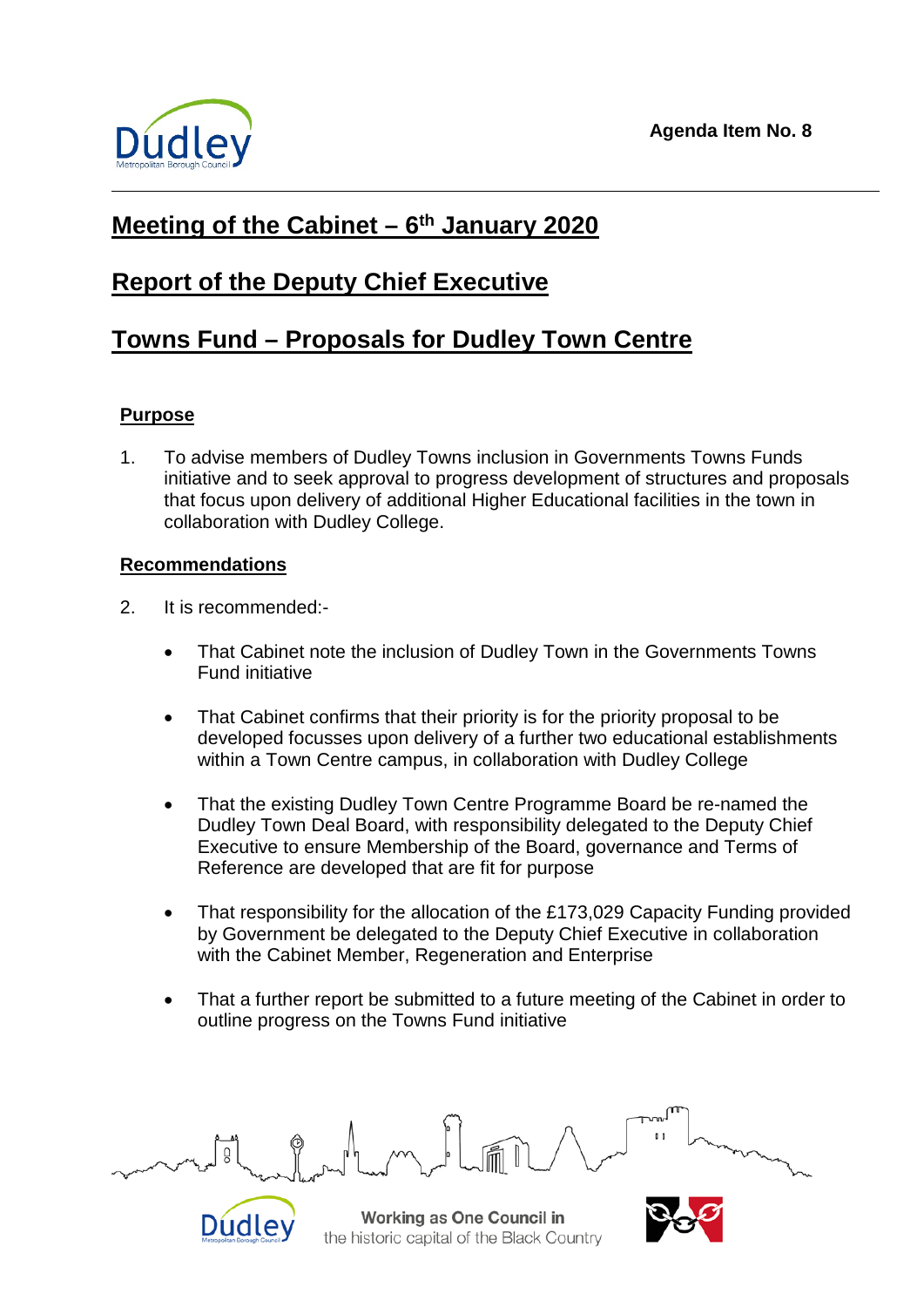#### **Background**

3. During September 2019, Dudley Town Centre was one of 100 centres invited by Government to bid for the £3.6billion Towns Fund. Government wishes to see the establishment of a Town Board to prioritise and drive investment and to seek long term economic and productivity growth through investment in connectivity, land use, skills and enterprise infrastructure.

A detailed Prospectus was published by Government on November 1st 2019, setting out details of Governments expectations and awarding initial capacity funding – to be paid to the Council during November 2019 – of £173,029 to assist with the development of proposals. It is Governments intention that the resource be used in order to;

- Convene a Town Deal Board
- Run business and wider community engagement events
- Develop Town Investment Plans
- Provide technical expertise for business case development

The prospectus sets out the first stage of the process of agreeing a Town Deal, with further guidance to be issued by Government in due course as to how Councils are to use their Town Investment Plans to build a business case for interventions.

At Stage 1, it is Governments expectation that a Town Deal Board be established by the end of January 2020 and that a Town Investment Plan is produced by Summer 2020.

Government state that the role of the Town Deal Board is to;

- Develop and agree an evidenced based Town Investment Plan
- Develop a clear programme of interventions
- Coordinate resources and influence stakeholders

Representation on the Board should include;

- Combined Authority
- Member(s) of Parliament
- Local Businesses and Investors
- Local Enterprise Partnerships

Additionally, other local 'Anchor' institutions may be included, for instance, local FE colleges.

There should be clear and effective processes for involving the Community in development of Investment plans



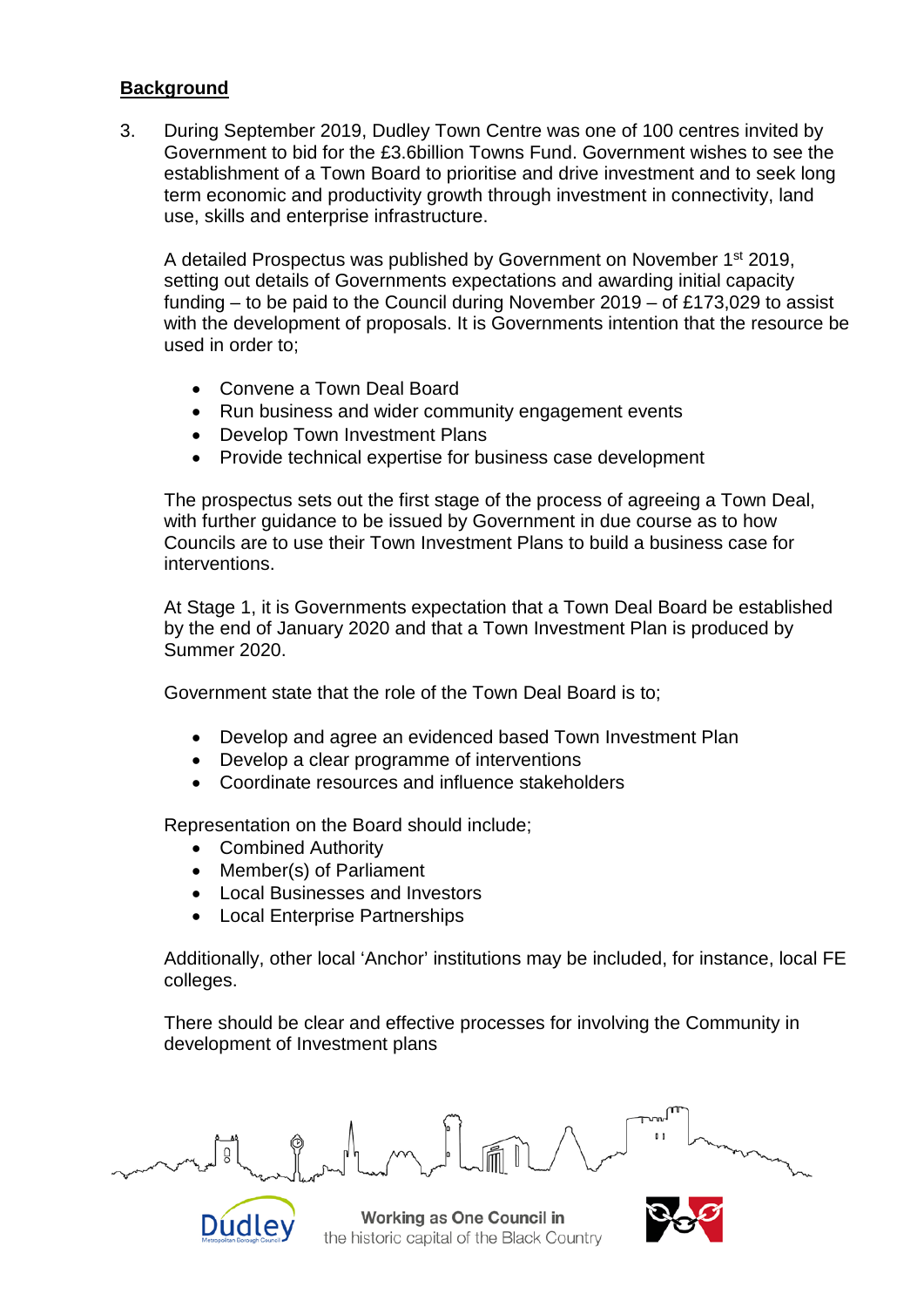The Lead Council should publish the Town Deal Board's governance structure and ways of working, such as a statement for how the board will engage stakeholders and agree decisions over time. Lead Councils should set out how capacity funding will be spent, and how that will support the process of developing a good Town Investment Plan.

Towns are expected to develop a well-evidenced Town Investment Plan, which sets out a clear understanding of the area, focusing on its assets, opportunities and challenges. The amount of investment from the Towns Fund will be determined based on the strength of the Towns Investment Plan amongst other relevant factors.

The Town Investment Plan should set out investment priorities that could drive economic growth, supported by clear evidence and targeting investment into the economic infrastructure listed around the objective of the fund, as well as making full use of existing powers, particularly in planning.

The Plan is a locally owned document and will not require sign off by government, However it will form the basis of deal negotiation and inform the amount of investment agreed through the Towns Fund. The Plan should explicitly set out how the Towns Fund is being used to crowd-in other local and private investment. It should also articulate how the interventions are driving economic regeneration and delivering value for money.

The timeline for activity is thus;

- Capacity funding distributed to Lead Councils November 2019
- All Town Deal Boards convened End of January 2020
- Further guidance published Early 2020
- All Town Investment Plans produced Summer 2020

Current Position in Dudley Town Centre

Cabinet will be aware of the fact that there is very significant confirmed and planned regeneration activity proposed for Dudley Town Centre that includes;

- Midland Metro Extension from West Bromwich, through Dudley to Brierley Hill
- Re-development of Cavendish House
- Development of replacement Public Transport Interchange
- Development of Very Light Rail National Innovation Centre and Test Track
- New Dudley Leisure Centre

Dudley

Investment into Churchill Shopping Centre by owners LCP

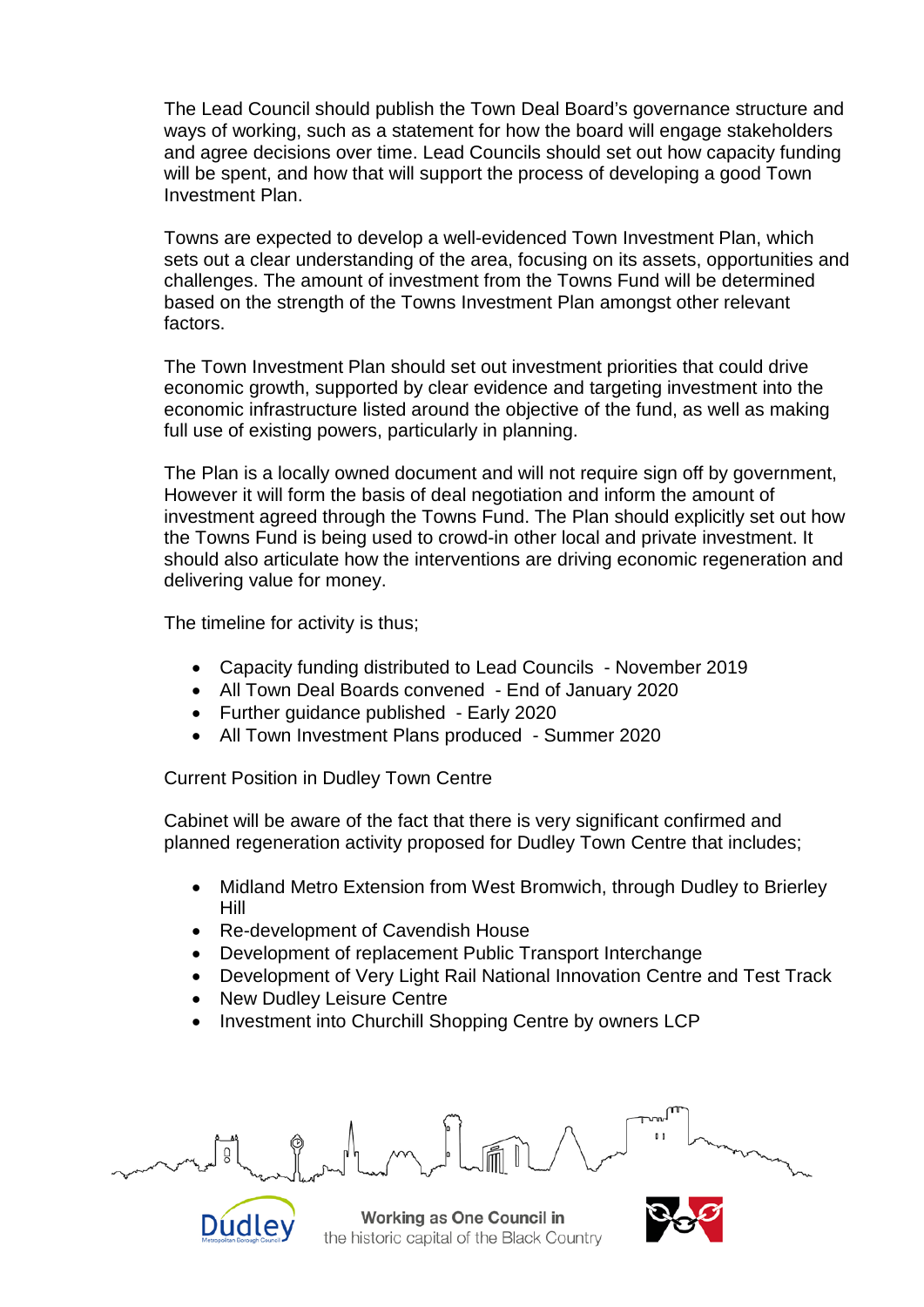- New ownership of the Trident Shopping Centre seeking to invest in the centre
- Collaborative working with the WMCA to develop proposals for the 'St Thomas Quarter, from High Street Fountain to Top Church
- £23m investment into the Black Country Living Museum 'Forging Ahead' project
- Ongoing investment n the centre of Dudley via Townscape Heritage Funding
- UNESCO Geopark status to be awarded to Dudley by April 2020
- Imminent commencement of delivery of Institute of Transformational Technologies (IoTT) by Dudley College

Not only does this mean that some of the structures and arrangements necessary to create a Town Deal Board are already in place, the sheer extent of potential investment makes the case for further investment into the town extremely strong indeed.

A Dudley Town Centre Programme Board has been created in order to collaborate on and co-ordinate activity, whose membership already reflects most of the requirement of a Town Deal Board. Furthermore, Dudley Council and it's Dudley North / Dudley South MP's have long campaigned for an Educational Campus in the town and the success of Dudley College in securing resources for Institute of Technology Status provides the impetus to create a true learning campus in the heart of the town.

Dudley College propose that two further learning establishments be developed, adjacent to the planned IoTT as the key element of the Town Investment Plan. Cabinet are requested to confirm that this is their preferred priority project as part of the development of the Investment Plan.

The next planned meeting of the Programme Board (December) will be used to agree that the Programme Board become the Town Deal Board and that appropriate Terms of Reference and Governance / consultation arrangements are put in place by the end of January 2020. That group will make recommendations to the Council regarding the use of the £173,026 capacity funding provided by Government, which will be assessed by the Deputy Chief Executive..

4. It is proposed that ongoing work as part of the Innovation in Democracy pilot be utilised to inform effective consultation with our communities as part of the development of the Town Investment Plan. Dudley People's Panel, which is funded through the national Innovation in Democracy Programme, is giving 50 members of the public the opportunity to deliberate on the future of Dudley and Brierley Hill Town Centres. The panel's recommendations will be available in mid-December 2019 and will be able to provide members with insight that can inform the developments to be delivered through the Town Fund.

Working as One Council in the historic capital of the Black Country

Dudley

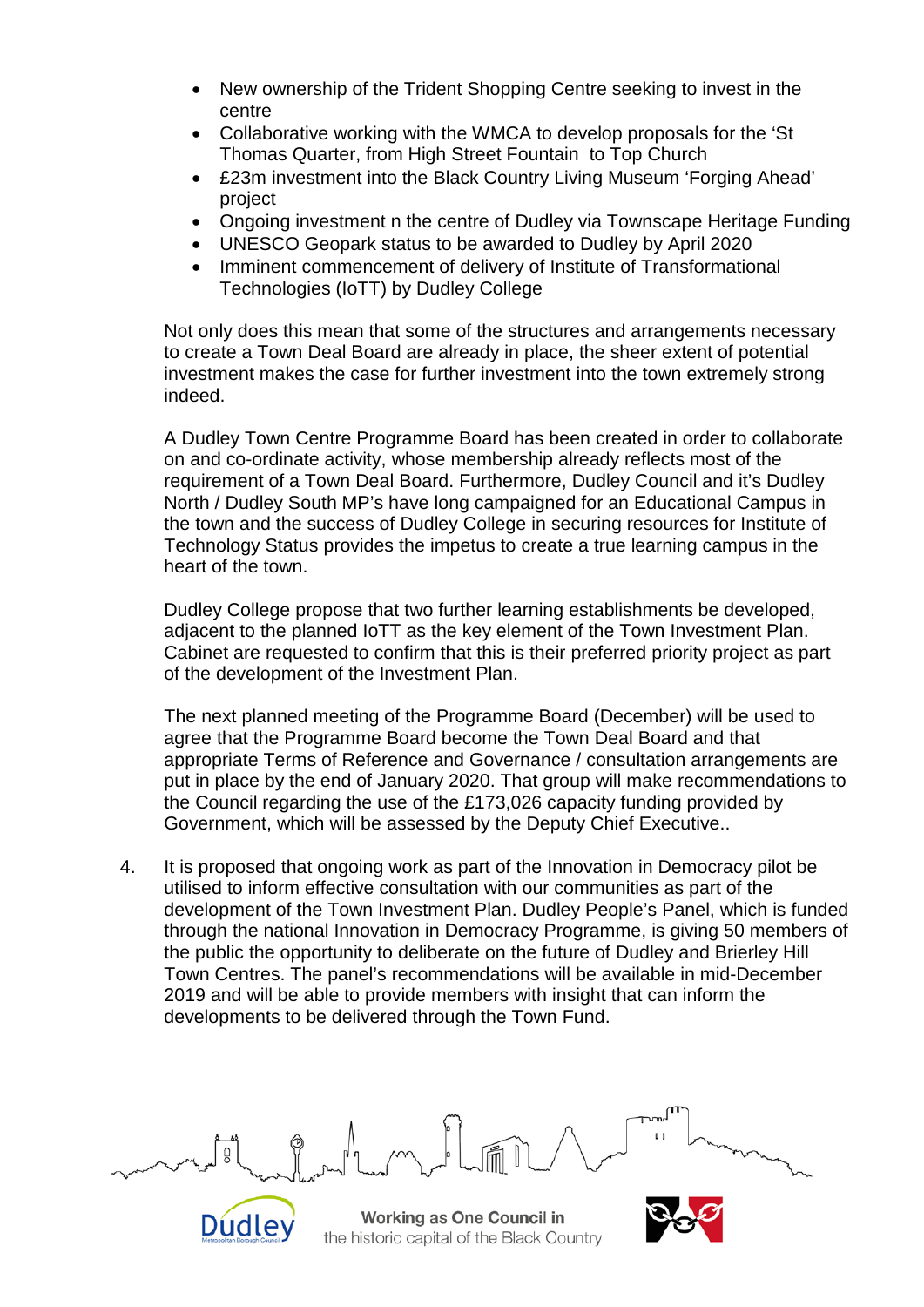#### **Finance**

5. At this stage, the Financial implications of this report are limited to the allocation of the £173,026 capacity funding which will be received by the Council during November 2019.

#### **Law**

6. Section 111 of the Local Government Act 1972 provides the Council with power to do anything which is calculated to facilitate or is conducive or incidental to, the discharge of any of their functions

### **Equality Impact**

- 7. There will be no negative impact on people with protected characteristics as a result of this report. The development of the Town Investment Plan will be undertaken with full regard to the requirement for equality impact assessment
- 8. The development of a Town Investment plan will have beneficial impacts on local children and young people who will benefit from investment into economic development and skills training in Dudley. Children and young people will be consulted as part of development of proposals and their involvement sought in the process.

#### **Human Resources/Organisational Development**

9. There may be an impact on the Councils ability to service the Town Fund Board and associated Governance arrangements which will be considered during the allocation of capacity funding

#### **Commercial/Procurement**

10. There are no negative impacts on the Council's Commercial or Procurement arrangements at this stage. However, the development of Investment Plans and their subsequent implementation may well provide opportunities for local businesses in future.

#### **Health, Wellbeing and Safety**

Dudley

11. The development of Town s Fund proposals will assist to make the local economy more robust while providing higher skills training to local people, increasing the potential to access higher paid work and assisting to make local communities more resilient.